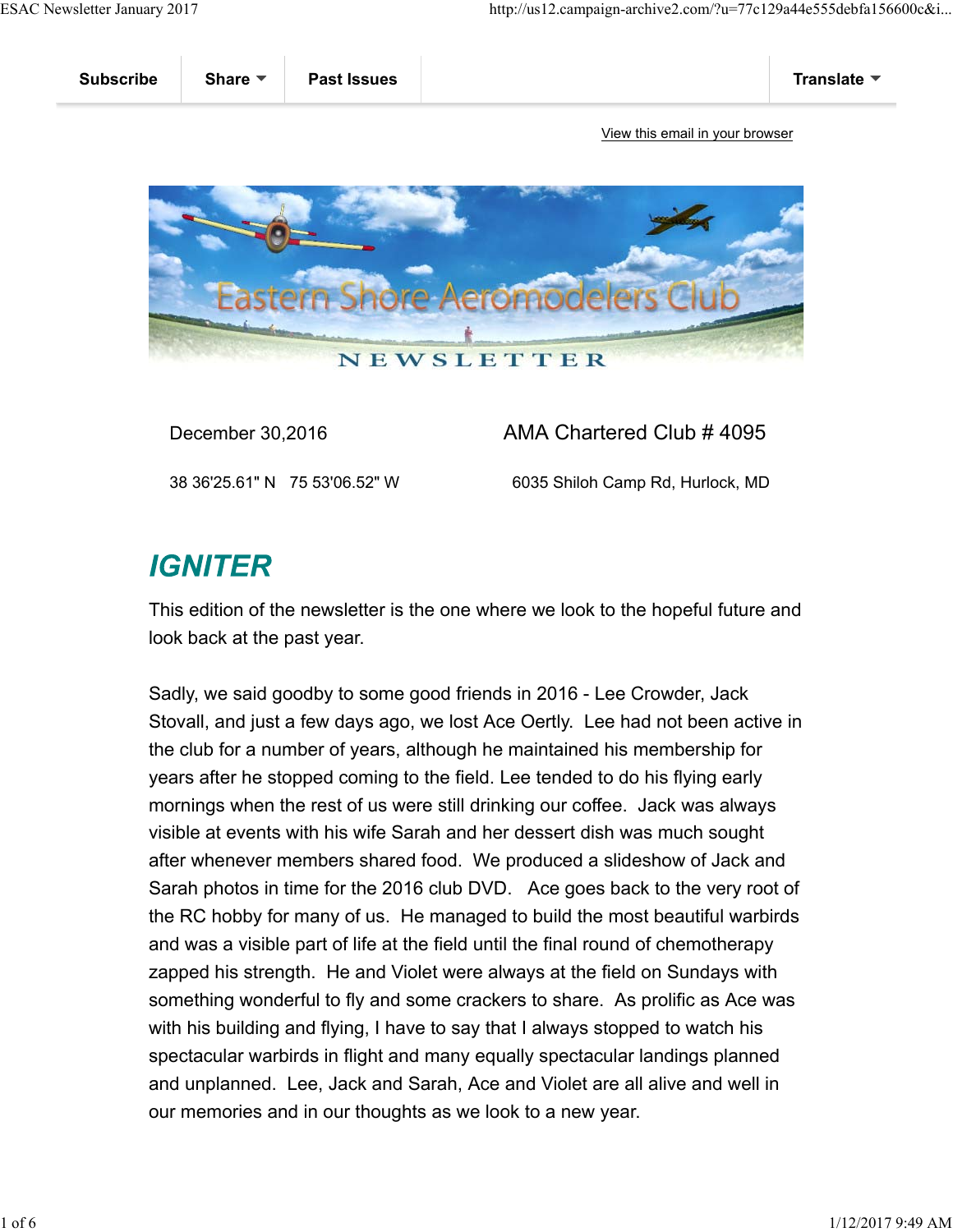to try to start the year off right with something flying. Do consider stopping by the field rain or shine. The weather station is now fully functioning, so you can check the website to see just what you are in for before leaving home. Just the same, come out no matter what. . .

Jack



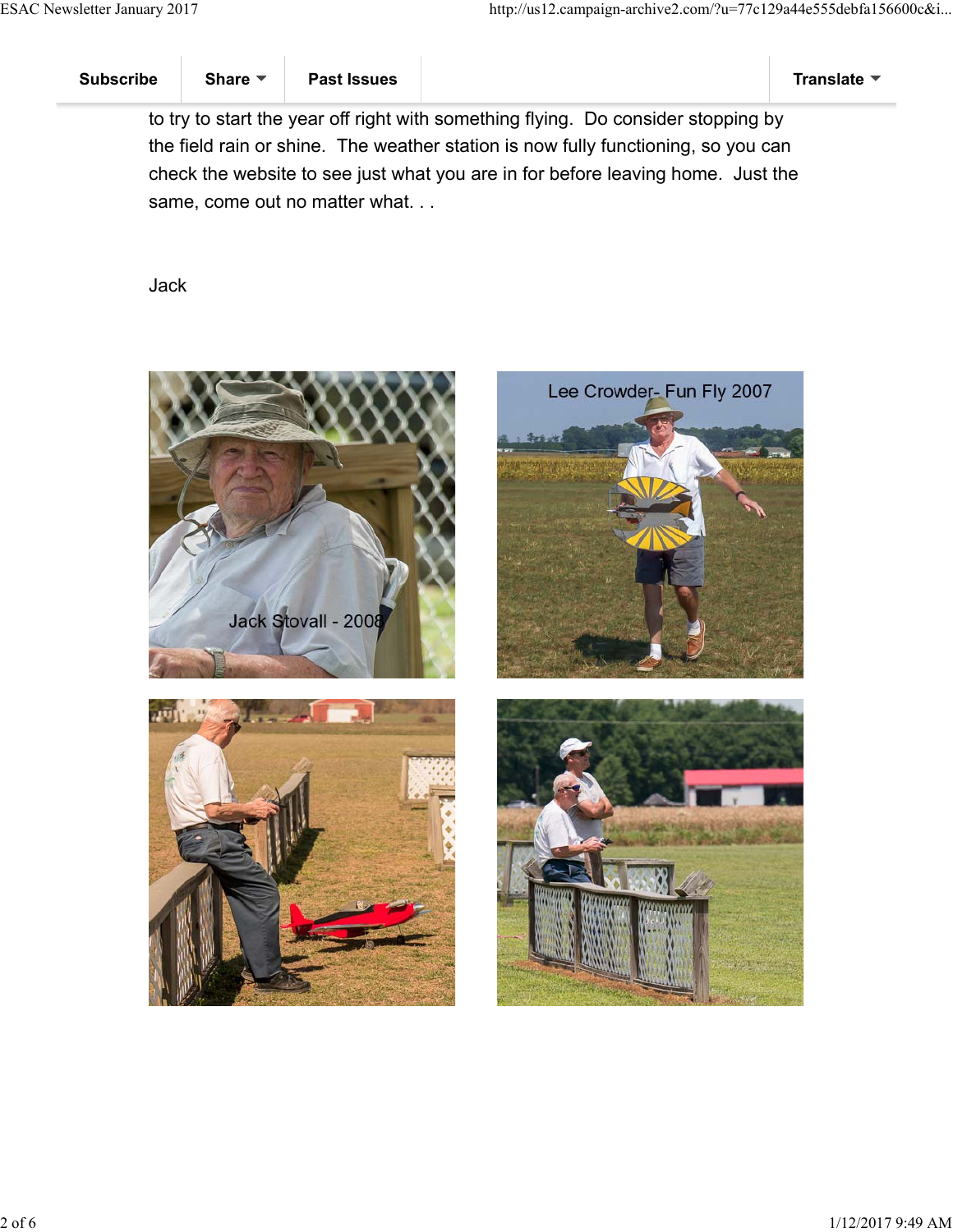

## A Meeting was called to order on . . .

December 13, 2016 at the Train Station at 7pm. The Treasurer reported \$2,502.81 in savings and \$2,059.07 in checking. After being rudely interrupted by the club president, he finished his report that all bills are paid and member renewals are being processed as they arrive.

This being more of a Christmas Party than a meeting, the officers attempted to hurry the business portion along so that we could get to the food. Sadly, it was announced that Ace Oertly had passed away just prior to the meeting date and there would be no services.

Paid up members were greeted with their new laminated membership cards,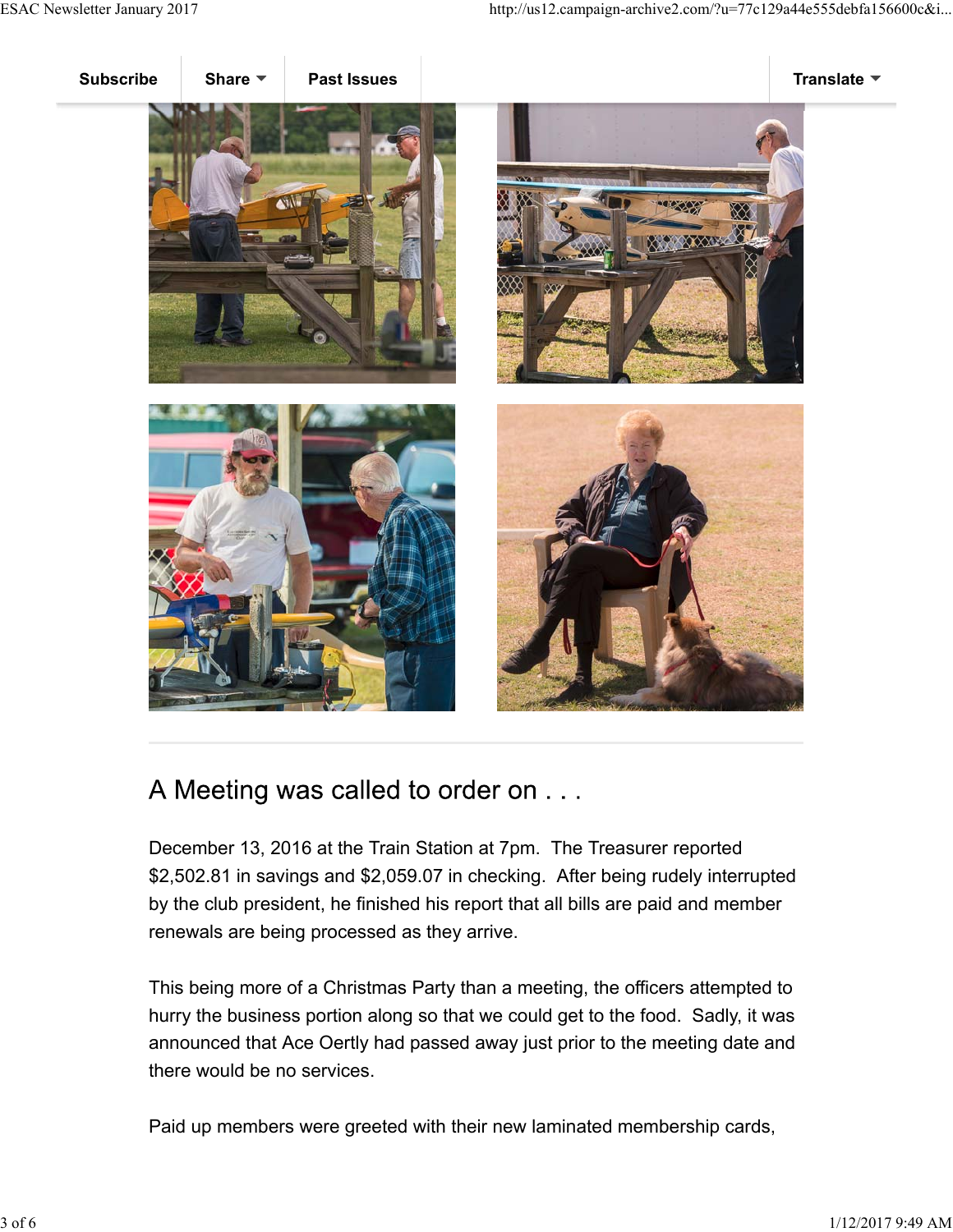prize ticket for the AMA provided prizes. A brief discussion was had about next year events, including a picnic, scale event and jet event. It was decided that the Jet event should happen late Spring if Dennis Blades could generate enough positive response in the Jet Pilot Association. Thanks Dennis. The club picnic/scale event was discussed and it was decided to include the SAC club in the sponsorship and a committee was formed to work out a plan - Duane Lundahl, John Chapis, Jerry Sciortino and Jack Rosemere agreed to work together on this.

The Seaford club offered a paintball gun for sale, and the club passed on the



kind offer.

Formal discussion was closed and merriment and fun was had until about 8:30 when everyone helped clean up and went home.

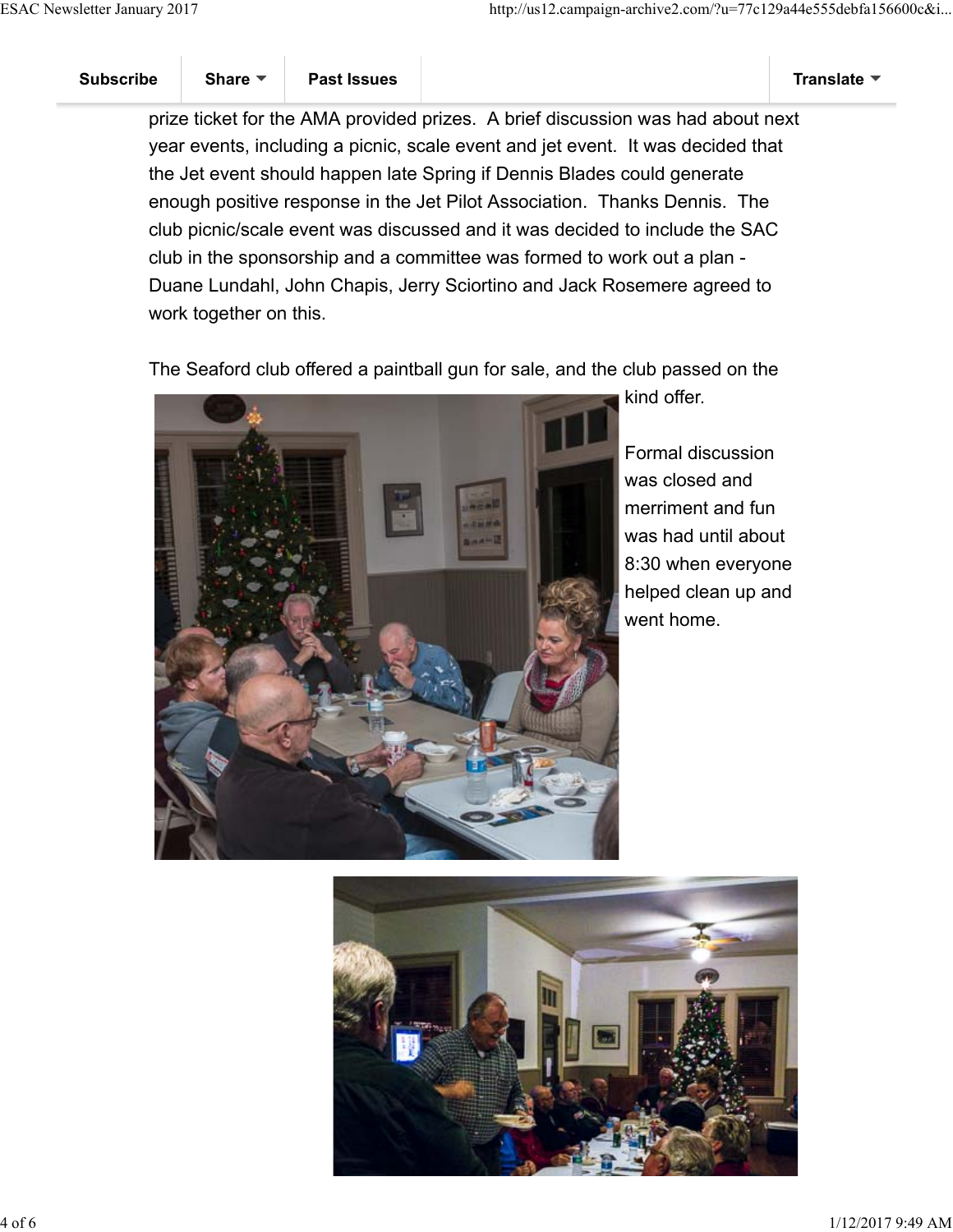

- January 1, 2017 -- Annual unofficial "First in the Air" New Year's Day get together at the field. Electrics can fly anytime they want, Glow and gas need to wait until 9am.
- January 11- Club meeting at the train station 7pm
- February 8 Club meeting at the train station 7pm
- March 8 Club meeting at the train station 7pm
- April 12 Club meeting at the train station 7pm
- May 10 Club meeting at the FIELD 7pm
- May ?? -- Picnic / Scale or Jet Event
- June 14 Club meeting at the FIELD 7pm
- June ?? -- IMAC Competition
- July 12 Club meeting at the Field 7pm
- August 10 Club meeting at the Field 7pm
- August ?? Jim Coll Stunt Contest
- August ?? IMAC **Competition**
- September 13 Club meeting at the Field 7pm
- October 11 Club meeting at the Train Station 7pm
- November 8 Club meeting at the Train Station 7pm
- December 13 Christmas Party Meeting 7pm — at the train station

**Support Our Local Hobby Shops**

**Happy Birthday to You . . .**

Carol Chapis - January 3



**Hobby Stop**

George Fox - January